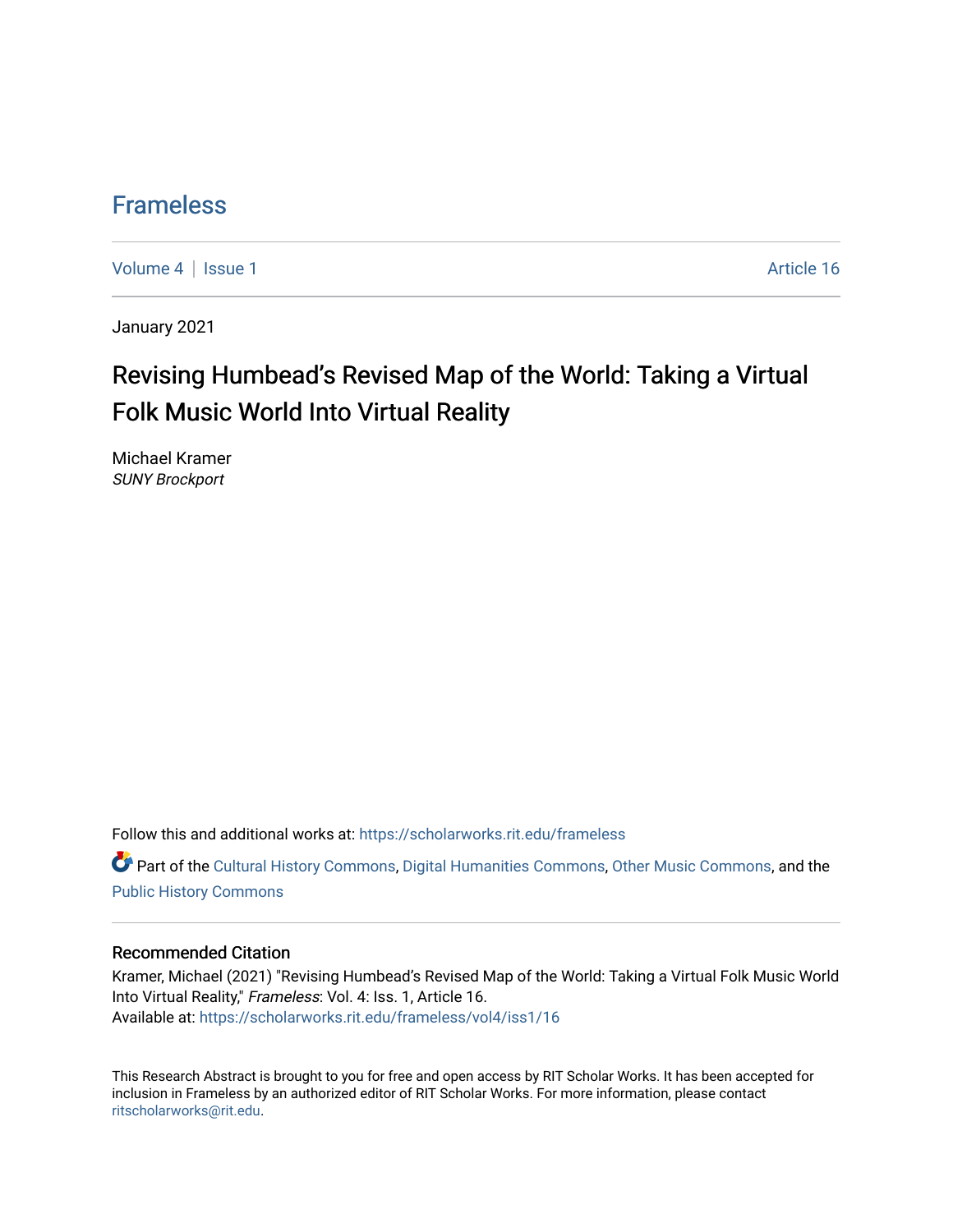# **FRAMELESS**

## **Revising** *Humbead's Revised Map of the World***: Taking a Virtual Folk Music World Into Virtual Reality**

**Michael Kramer\*** Department of History SUNY Brockport

*Humbead's Revised Map of the World* reimagines the globe from the perspective of the West Coast folk scene and merging hippie counterculture. First printed in 1968, with subsequent iterations produced in 1969 and 1970, it was created by Rick Shubb and Earl Crabb, two Bay Area folk music aficionados. Like Saul Steinberg's famous *New Yorker* magazine cover *View of the World from 9th Avenue,* published in 1976, *Humbead's* is meant to be a funny artifact that cartographically distorts Euclidean space and Mercator projection in order to suggest a more accurate "mattering map." It presents a folk pangea in which centers of the folk revival border each other while the "rest of the world" is a tiny island off to the side. Numerous other gags and in-jokes appear on the map. Around its edges, it also contains over 800 names in its "population," some expected, others quite surprising, some famous, others obscure.



*Fig. 1. Rick Shubb and Earl Crabb, Humbead's Revised Map of the World, 1968.*

*<sup>\*</sup>*Corresponding Author, Michael Kramer  *Submitted April 15th, 2022 Accepted April 15th, 2022*

*Published online April 18th, 2022*